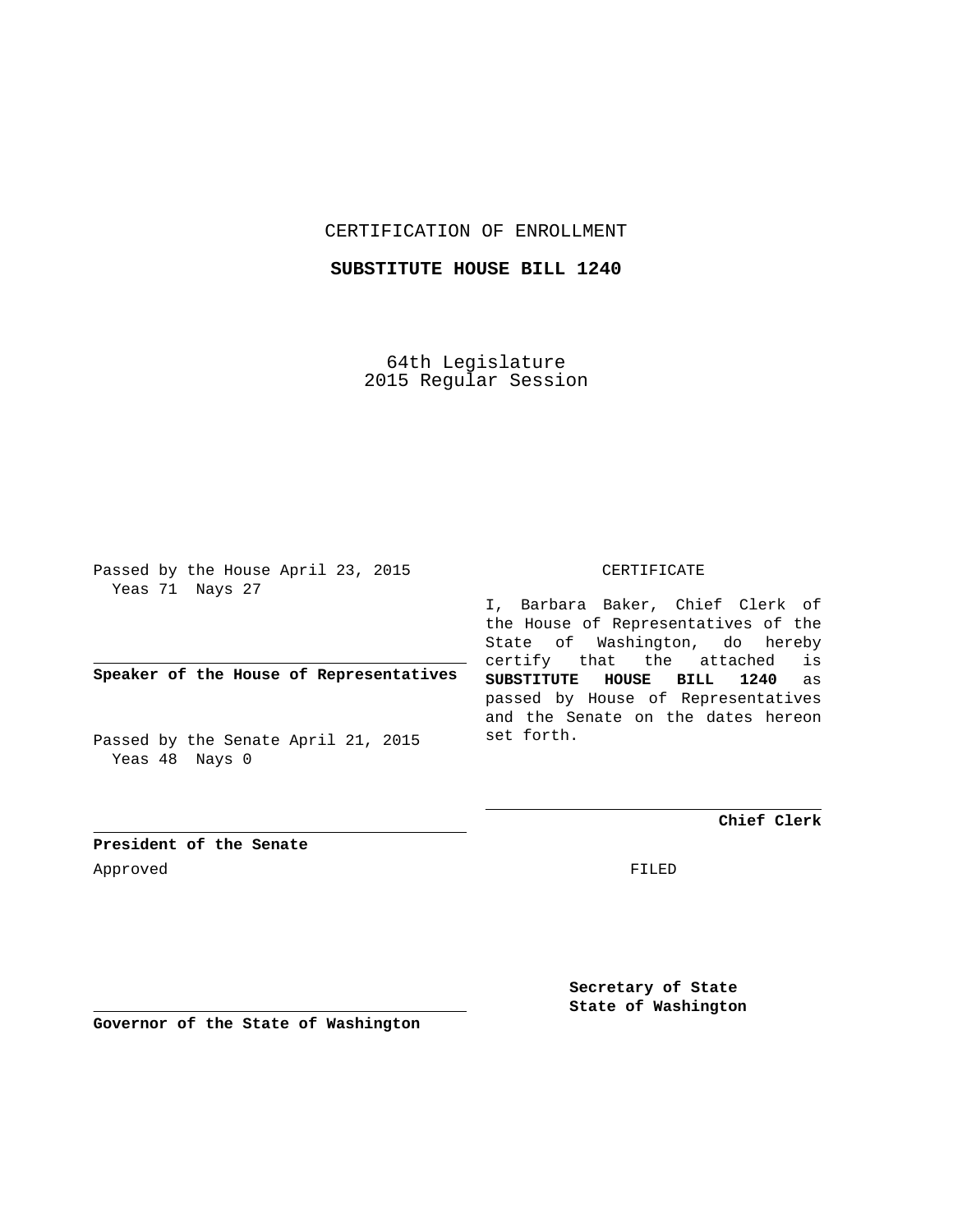### **SUBSTITUTE HOUSE BILL 1240**

AS AMENDED BY THE SENATE

Passed Legislature - 2015 Regular Session

# **State of Washington 64th Legislature 2015 Regular Session**

**By** House Education (originally sponsored by Representatives Pollet, Santos, S. Hunt, Orwall, Senn, Lytton, Robinson, Walsh, Griffey, Goodman, Buys, and Tarleton)

READ FIRST TIME 02/20/15.

 AN ACT Relating to restraint or isolation of students, including students with disabilities, in public schools; amending RCW 28A.155.020 and 28A.600.485; and creating a new section.

BE IT ENACTED BY THE LEGISLATURE OF THE STATE OF WASHINGTON:

 NEW SECTION. **Sec. 1.** The legislature finds that there is no educational or therapeutic benefit to children from physically restraining or isolating them as part of their public school programs when not necessary for immediate safety. The use of seclusion or restraints in nonemergency situations poses significant physical and psychological danger to students and school staff. The legislature declares that it is the policy of the state of Washington to prohibit the planned use of aversive interventions, to promote positive interventions when a student with disabilities is determined to need specially designed instruction to address behavior, and to prohibit schools from physically restraining or isolating any student except when the student's behavior poses an imminent likelihood of serious harm to that student or another person.

 **Sec. 2.** RCW 28A.155.020 and 2007 c 115 s 2 are each amended to 19 read as follows: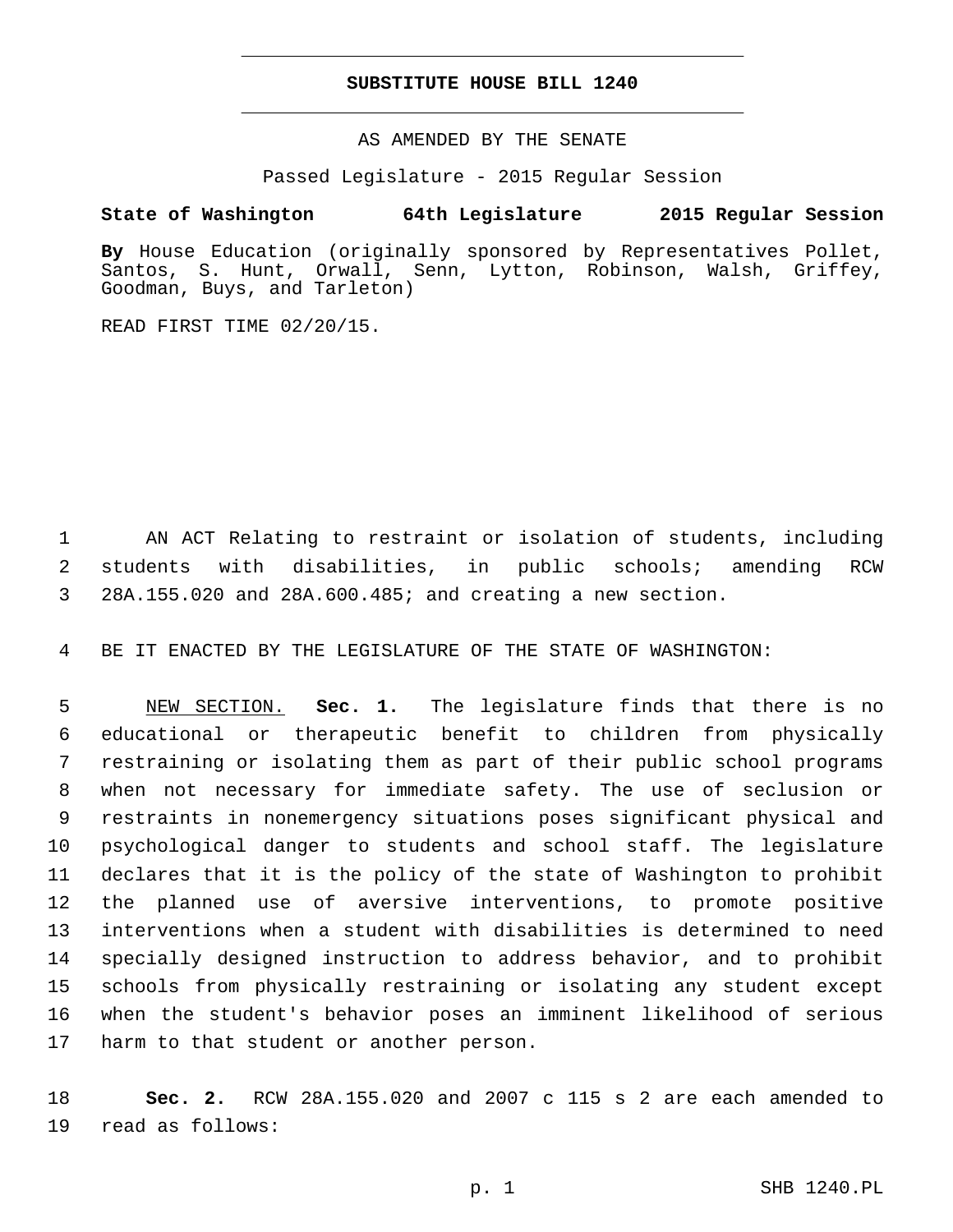There is established in the office of the superintendent of public instruction an administrative section or unit for the education of children with disabilities who require special 4 education.

 Students with disabilities are those children whether enrolled in school or not who through an evaluation process are determined eligible for special education due to a disability.

 In accordance with part B of the federal individuals with disabilities education improvement act and any other federal or state laws relating to the provision of special education services, the superintendent of public instruction shall require each school district in the state to insure an appropriate educational opportunity for all children with disabilities between the ages of three and twenty-one, but when the twenty-first birthday occurs during the school year, the educational program may be continued until the end of that school year. The superintendent of public instruction, by rule, shall establish for the purpose of excess cost funding, as provided in RCW 28A.150.390, 28A.160.030, and 28A.155.010 through 28A.155.160, functional definitions of special education, the various types of disabling conditions, and eligibility criteria for special education programs for children with disabilities, including 22 referral procedures, use of ((aversive)) positive behavior interventions, the education curriculum and statewide or district-wide assessments, parent and district requests for special education due process hearings, and procedural safeguards. For the purposes of RCW 28A.155.010 through 28A.155.160, an appropriate education is defined as an education directed to the unique needs, abilities, and limitations of the children with disabilities who are enrolled either full time or part time in a school district. School districts are strongly encouraged to provide parental training in the care and education of the children and to involve parents in the classroom.32

 Nothing in this section shall prohibit the establishment or continuation of existing cooperative programs between school districts or contracts with other agencies approved by the superintendent of public instruction, which can meet the obligations of school districts to provide education for children with disabilities, or prohibit the continuation of needed related services to school districts by the department of social and health services.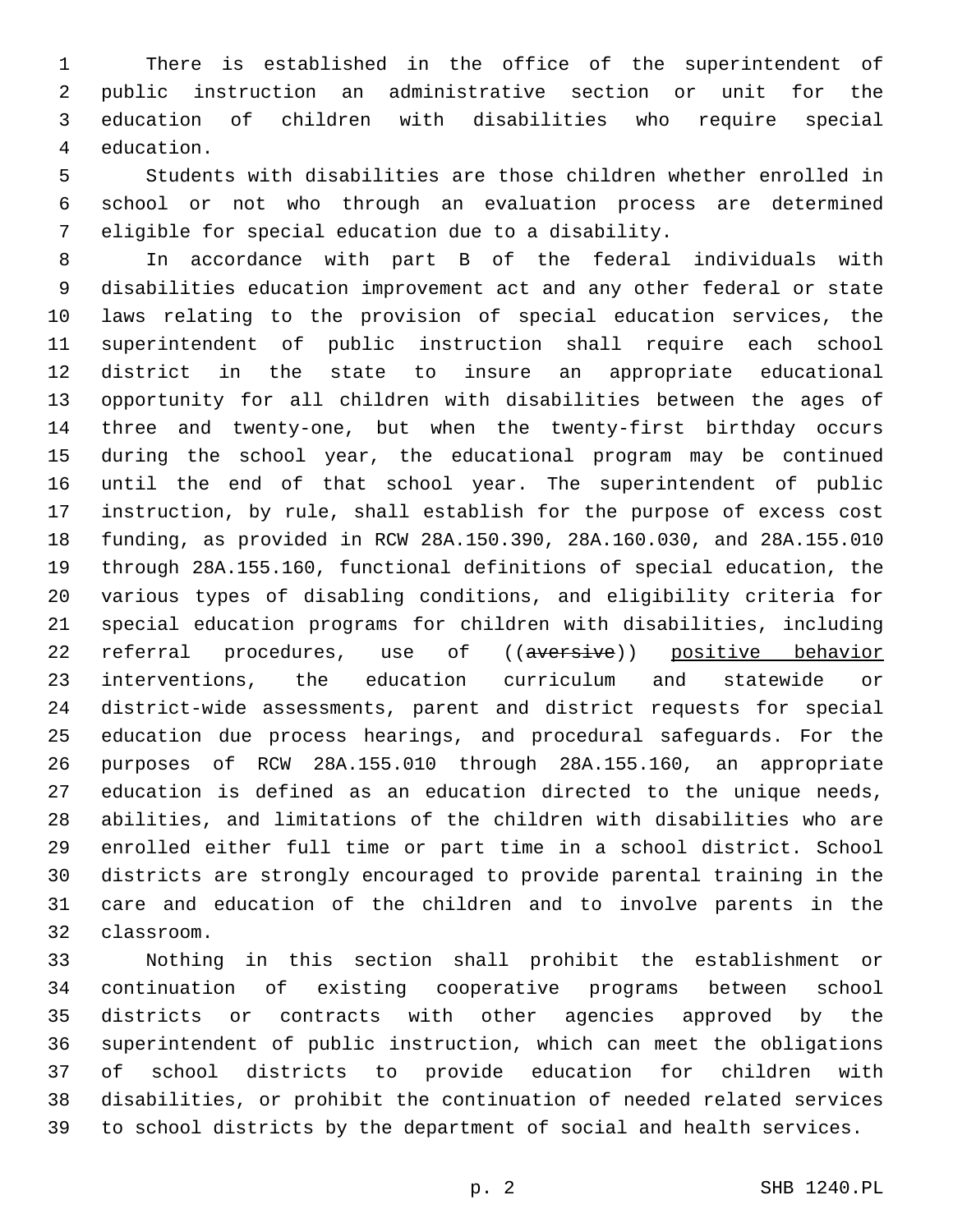This section shall not be construed as in any way limiting the powers of local school districts set forth in RCW 28A.155.070.

 **Sec. 3.** RCW 28A.600.485 and 2013 c 202 s 2 are each amended to 4 read as follows:

 (1) The definitions in this subsection apply throughout this section unless the context clearly requires otherwise.

 (a) "Isolation" means ((excluding a student from his or her 8 regular instructional area and)) restricting the student alone within a room or any other form of enclosure, from which the student may not 10 leave. It does not include a student's voluntary use of a quiet space for self-calming, or temporary removal of a student from his or her regular instructional area to an unlocked area for purposes of 13 carrying out an appropriate positive behavior intervention plan.

 (b) "Restraint" means physical intervention or force used to 15 control a student, including the use of a restraint device to restrict a student's freedom of movement. It does not include appropriate use of a prescribed medical, orthopedic, or therapeutic 18 device when used as intended, such as to achieve proper body position, balance, or alignment, or to permit a student to safely 20 participate in activities.

 (c) "Restraint device" means a device used to assist in controlling a student, including but not limited to metal handcuffs, plastic ties, ankle restraints, leather cuffs, other hospital-type 24 restraints, pepper spray, tasers, or batons. Restraint device does not mean a seat harness used to safely transport students. This section shall not be construed as encouraging the use of these devices.

28 (2) The provisions of this section apply ((only to any restraint of a student who has an individualized education program or plan developed under section 504 of the rehabilitation act of 1973 that results in a physical injury to a student or a staff member, any restraint of a student who has an individualized education program or plan developed under section 504 of the rehabilitation act of 1973, and any isolation of a student who has)) to all students, including those who have an individualized education program or plan developed under section 504 of the rehabilitation act of 1973. The provisions of this section apply only to incidents of restraint or isolation that occur while a student ((who has an individualized education program or plan developed under section 504 of the rehabilitation act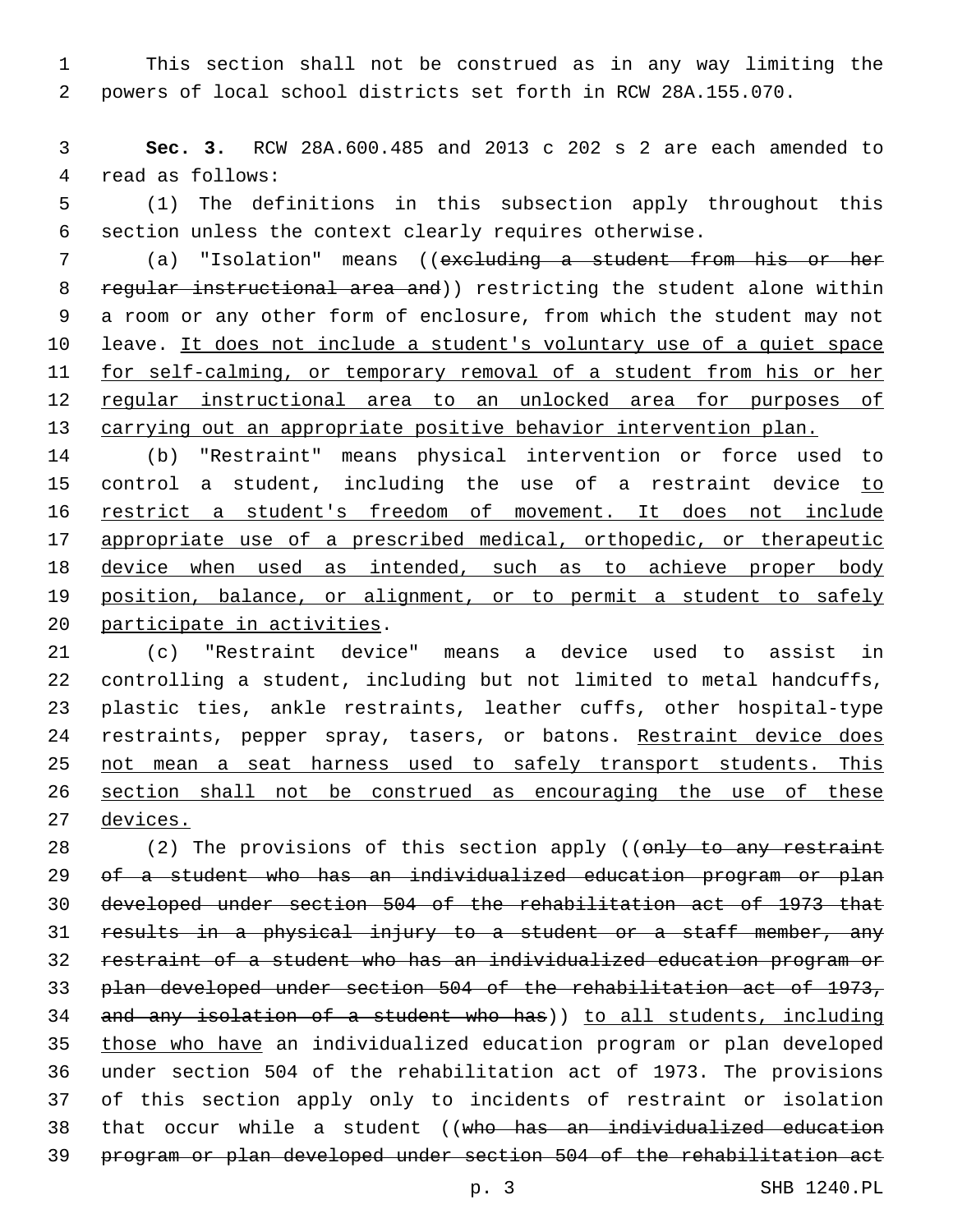of 1973)) is participating in school-sponsored instruction or 2 activities.

 (3)(a) An individualized education program or plan developed under section 504 of the rehabilitation act of 1973 must not include the use of restraint or isolation as a planned behavior intervention unless a student's individual needs require more specific advanced educational planning and the student's parent or guardian agrees. All other plans may refer to the district policy developed under subsection (3)(b) of this section. Nothing in this section is 10 intended to limit the provision of a free appropriate public education under Part B of the federal individuals with disabilities education improvement act or section 504 of the federal rehabilitation act of 1973.

 (b) Restraint or isolation of any student is permitted only when reasonably necessary to control spontaneous behavior that poses an imminent likelihood of serious harm, as defined in RCW 70.96B.010. Restraint or isolation must be closely monitored to prevent harm to the student, and must be discontinued as soon as the likelihood of serious harm has dissipated. Each school district shall adopt a policy providing for the least amount of restraint or isolation 21 appropriate to protect the safety of students and staff under such circumstances.

 (4) Following the release of a student from the use of restraint or isolation, the school must implement follow-up procedures. These 25 procedures must include: (a) Reviewing the incident with the student and the parent or guardian to address the behavior that precipitated 27 the restraint or isolation and the appropriateness of the response; 28 and (b) reviewing the incident with the staff member who administered the restraint or isolation to discuss whether proper procedures were followed and what training or support the staff member needs to help 31 the student avoid similar incidents.

  $((+4))$   $(5)$  Any school employee, resource officer, or school 33 security officer who uses ((any chemical spray, mechanical)) 34 isolation or restraint( $(-$  or physical force)) on a student during school-sponsored instruction or activities must inform the building administrator or building administrator's designee as soon as possible, and within two business days submit a written report of the 38 incident to the district office. The written report ((should)) must include, at a minimum, the following information:39

40 (a) The date and time of the incident;